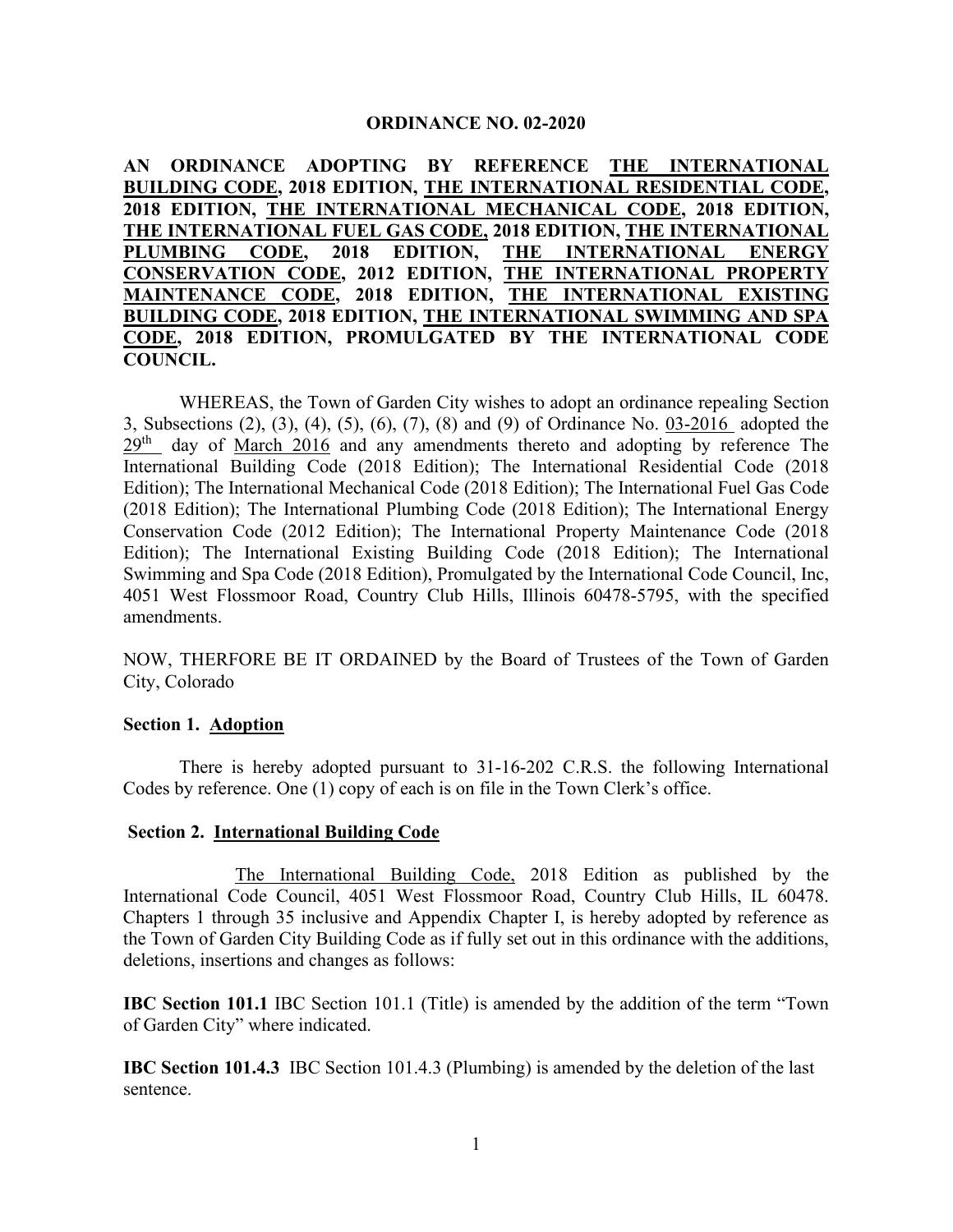**IBC Section 101.4.5** IBC Section 101.4.5 (Fire prevention) is amended by replacing "International Fire Code" with "adopted fire code".

**IBC Section 101.4.6** IBC Section 101.4.6 (Energy) is amended by replacing the words "International Energy Conservation Code" with "2012 International Energy Conservation Code".

**IBC Section 105.1** IBC Section 105.1 (Required) is amended by replacing the words "building official" with 'Town".

**IBC Section 105.2** IBC Section 105.2 (Work exempt from permit) is amended by:

Building Exception #1 is deleted in its entirety and replaced with "One-Story detached accessory structures used as tool and storage sheds, playhouses and similar uses, provided the floor area does not exceed 120 square feet and the roof height does not exceed 10 feet above grade measured from a point directly outside the exterior walls of the structure."

Exception #2 and replacing with "Fences not over 6 feet high."

Building Exception #14 is added to read "Shingle repair or replacement work not exceeding one square (100 square feet in area) of covering per building."

**IBC Section 105.5** IBC Section 105.5 (Expiration) is amended by the deletion of this section in its entirety and replaced with the following:

"Every permit issued by the building official under the provisions of this code shall expire by limitation and become null and void if the building or work authorized by such permit is not commenced within 180 days from the date of such permit, or if the building or work authorized by such permit is suspended or abandoned at any time after the work is commenced for a period of 180 days. Before such work can be recommenced, a new permit shall be first obtained to do so, and the fee therefor shall be one half the amount of the original permit fee, exclusive of any taxes or other fees already accessed, provided no changes have been made or will be made in the original plans and specifications for such work, and provided further that such suspension or abandonment has not exceeded one year. In order to renew action on a permit after expiration, the permittee shall pay a new full permit fee."

**IBC Section 109.4** IBC Section 109.4 (Work commencing before permit issuance) is amended by the deletion of this section in its entirety and replaced with the following:

"Any person who commences any work on a building, structure, electrical, gas, mechanical or plumbing system before obtaining the necessary permits may be subject to an investigation fee established by the town. The amount of the investigation fee may be in the amount up to the amount of the permit fee that would normally be accessed for the specific type of construction activity, with any such investigation fee being in addition to all other required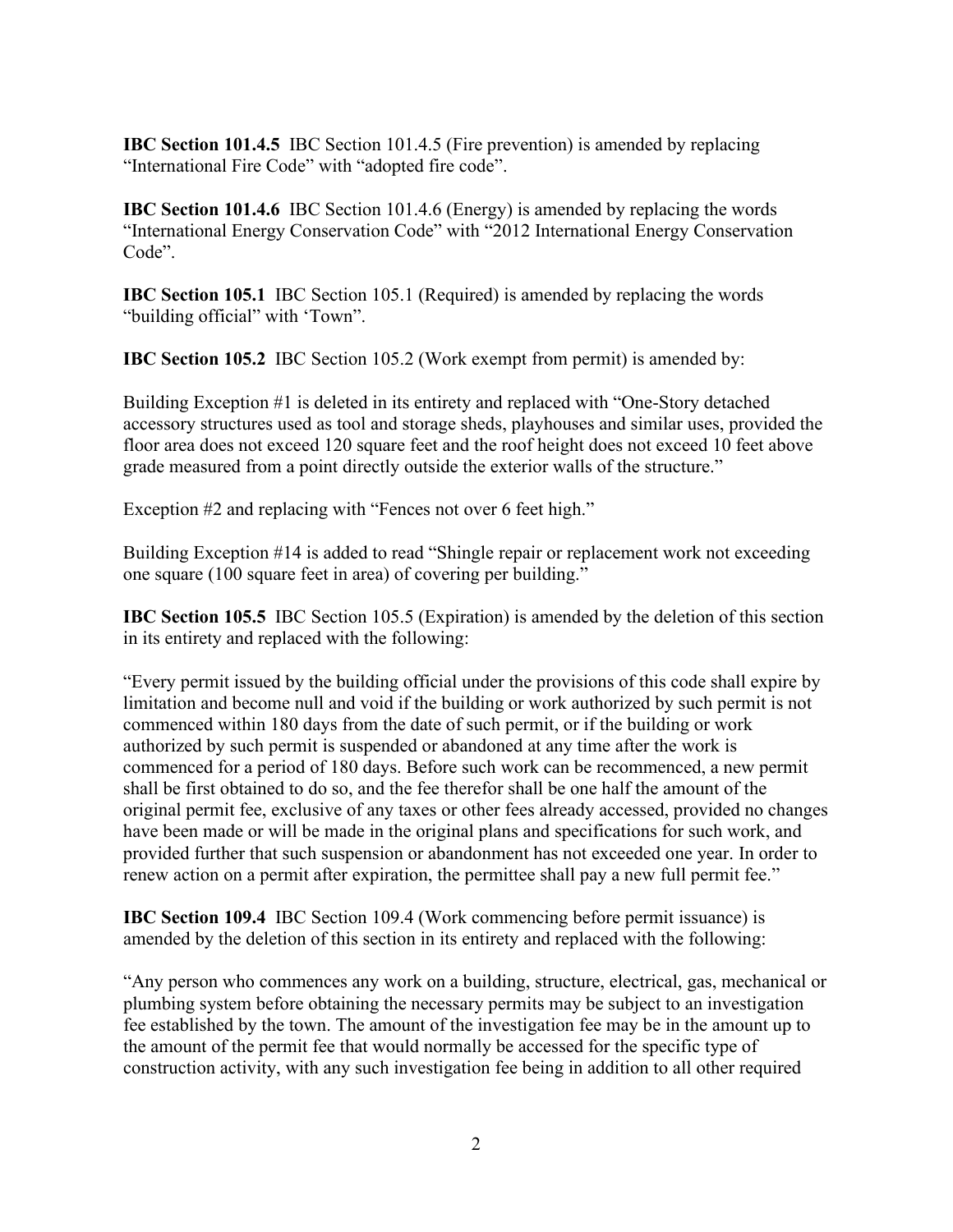permit fees. The investigation fee shall be collected whether or not a permit is then subsequently issued."

**IBC Section 109.6** IBC Section 109.6 (Refunds) is amended by the deletion of this section in its entirety and replaced with the following:

"The town may authorize refunding of any fee paid hereunder which was erroneously paid or collected. The town may authorize refunding of not more than 80 percent (80%) of the permit fee paid when no work has been done under a permit issued in accordance with this code. The town may authorize refunding of not more than 80 percent (80%) of the plan review fee paid when an application for a permit for which a plan review fee has been paid is withdrawn or cancelled before any plan reviewing is done. The town shall not authorize refunding of any fee paid except on written application filed by the original permittee not later than 180 days after the date of fee payment."

**IBC Section 111.3** IBC Section 111.3 (Temporary occupancy) is amended by deleting the words "building official" in the first and second sentence and replacing it with 'Town".

**IBC Section 113.1** IBC Section 113.1 (General) is amended by the deletion of the last two sentences and replaced with the following:

"The members of the Board of Appeals shall be comprised of the members of the Town Council."

**IBC Section 113.3** IBC Section 113.3 (Qualifications) is amended by the deletion of this section in its entirety.

**IBC Section 114.2** IBC Section 114.2 (Notice of Violation) is amended by the addition of "Notice of Violations shall be delivered in accordance with section 107 of the IPMC" after the last paragraph.

**IBC Section 202** IBC Section 202 (Definitions) is amended by addition of the following:

"Sleeping Room" (Bedroom) is any enclosed habitable space within a dwelling unit, which complies with the minimum room dimension requirements of IBC Section 1208 and contains a closet, an area that is useable as a closet, or an area that is readily convertible for use as a closet. Living rooms, family rooms and other similar habitable areas that are so situated and designed so as to clearly indicate these intended uses, shall not be interpreted as sleeping rooms."

**IBC Section 915.2.1** IBC Section 915.2.1 (Dwelling units) is amended by the deletion of the first sentence and replaced with the following:

"Carbon monoxide detection shall be installed in dwelling units within 15 feet of each separate sleeping area and on every level."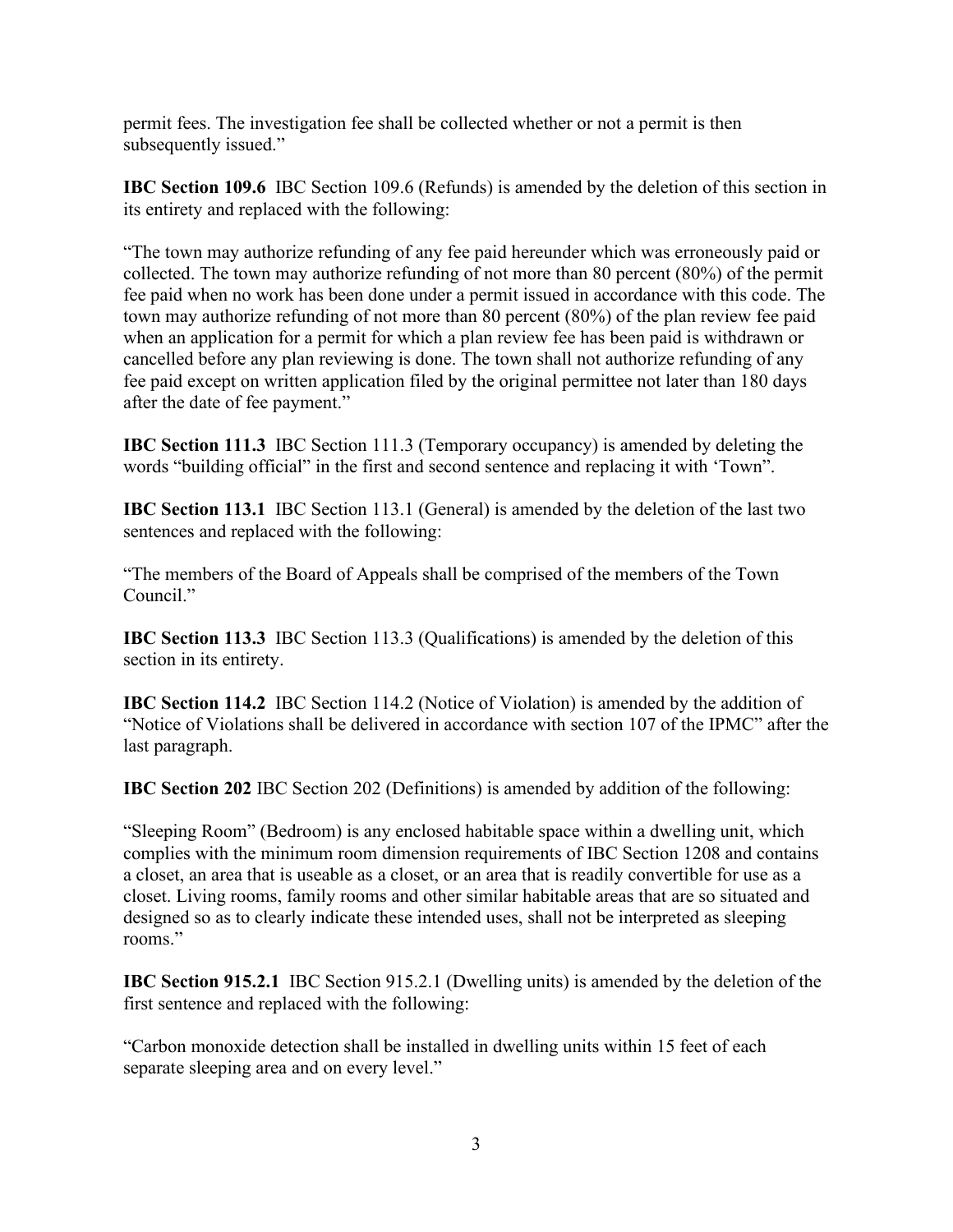**IBM Section 1015.2** IBM Section 1015.2 (Where required) is amended by the addition of a second paragraph inserted before the exceptions as follows:

"All area wells, stair wells, window wells and light wells attached to any building that are located less than 36 inches (914.4 mm) from the nearest intended walking surface and deeper than 30 inches (762 mm) below the surrounding ground level, creating an opening greater than 24 inches (610 mm) measured perpendicular from the building, shall be protected with guardrails conforming to this section around the entire opening, or be provided with an equivalent barrier."

**IBC Section 1020.1** IBC Section 1020.1 (Table 1020.1 Corridor Fire-Resistance Rating) is amended to replace the corridor rating for R Occupancies with a sprinkler system from 0.5 to 1- Hour fire rating.

**IBC Section 1030.2** IBC Section 1030.2. (Minimum size) is amended by the deletion of the exception.

**IBC Section 1301.1.1** IBC Section 1301.1.1 (Criteria) is amended by replacing "International Energy Conservation Code" with the "2012 International Energy Conservation Code".

**IBC Section 1612.3** IBM Section 1612.3 (Establishment of flood hazard areas) is amended by the insertion of "Town of Garden City" where indicated in [Name of Jurisdiction] and the date of the latest flood insurance study for the Town of Garden City, where indicated in [Date of Issuance].

### **Section 3. International Residential Code**

The International Residential Code, 2018 Edition as published by the International Code Council, 4051 West Flossmoor Road, Country Club Hills, IL 60478, Chapters 1 through 43 inclusive and Appendix Chapters G and H, is hereby adopted by reference as the Town of Garden City Residential Building Code as if fully set out in this ordinance with the additions deletions insertions and changes as follows:

**IRC Section R101.1** IRC Section R101.1 (Title) is amended by the addition of the term "Town of Garden City" where indicated.

**IRC Section R105.1** IRC Section R105.1 (Required) is amended by replacing the words "building official" with 'Town".

**IRC Section R105.2** IRC Section R105.2 (Work Exempt from Permit) is amended by:

Building Exception #1 is deleted in its entirety and replaced with "One-Story detached accessory structures used as tool and storage sheds, playhouses and similar uses, provided the floor area does not exceed 120 square feet and the roof height does not exceed 10 feet above grade measured from a point directly outside the exterior walls of the structure."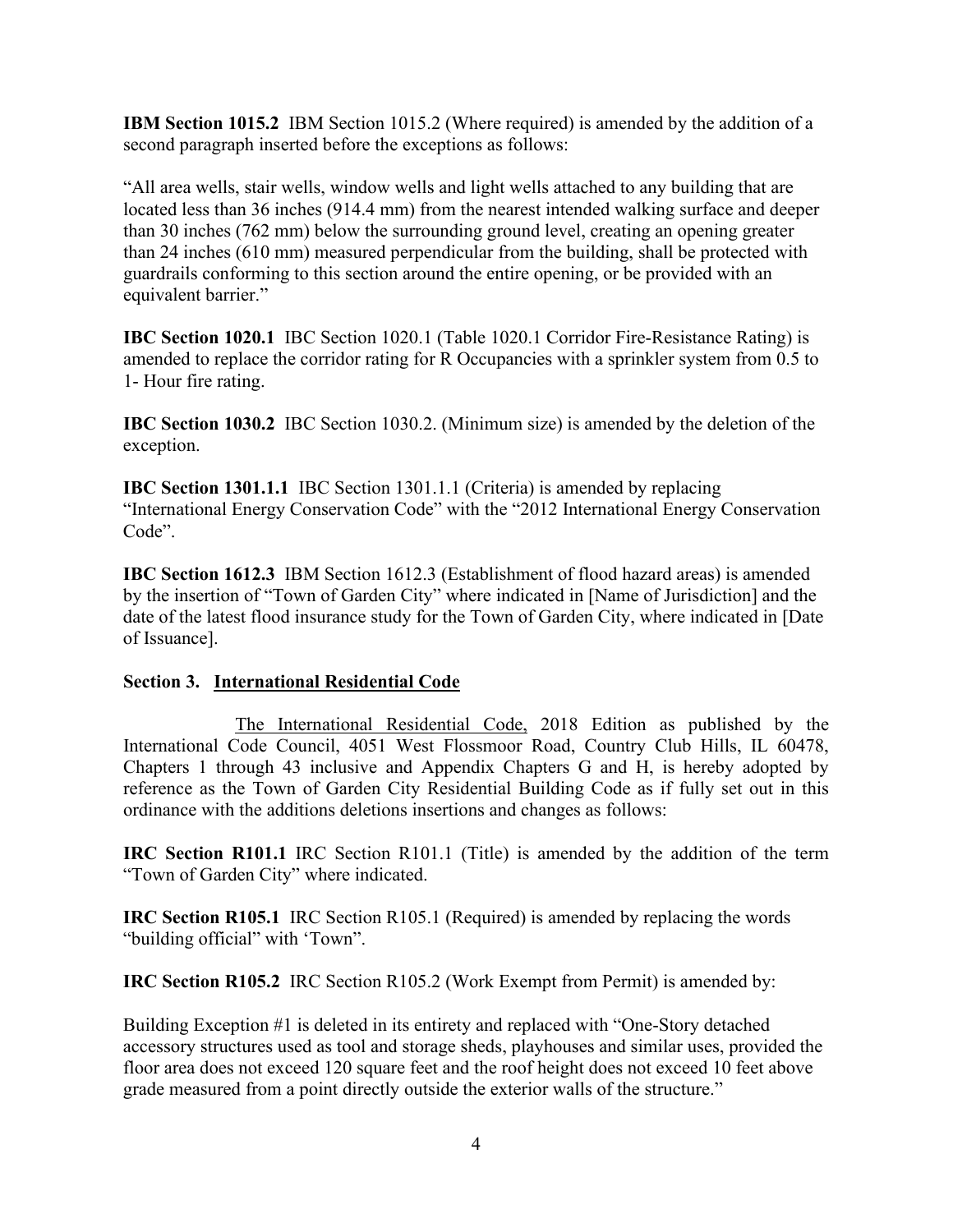Building Exception #10 is deleted in its entirety and replaced with: "Shingle repair or replacement work not exceeding one square (100 square feet in area) of covering per building."

**IRC Section 105.5** IRC Section 105.5 (Expiration) is amended by the deletion of this section in its entirety and replaced with the following:

"Every permit issued by the building official under the provisions of this code shall expire by limitation and become null and void if the building or work authorized by such permit is not commenced within 180 days from the date of such permit, or if the building or work authorized by such permit is suspended or abandoned at any time after the work is commenced for a period of 180 days. Before such work can be recommenced, a new permit shall be first obtained to do so, and the fee therefor shall be one half the amount required for a new permit for such work, provided no changes have been made or will be made in the original plans and specifications for such work, and provided further that such suspension or abandonment has not exceeded one year. In order to renew action on a permit after expiration, the permittee shall pay a new full permit fee."

**IRC Section Rl08.5** IRC Section Rl08.5 (Refunds) is amended by the deletion of this section in its entirety and replaced with the following:

"The town may authorize refunding of any fee paid hereunder which was erroneously paid or collected. The town may authorize refunding of not more than 80 percent (80%) of the permit fee paid when no work has been done under a permit issued in accordance with this code. The town may authorize refunding of not more than 80 percent (80%) of the plan review fee paid when an application for a permit for which a plan review fee has been paid is withdrawn or cancelled before any plan reviewing is done. The town shall not authorize refunding of any fee paid except on written application filed by the original permittee not later than 180 days after the date of fee payment."

**IRC Section RI08.6** Section R108.6 (Work commencing before permit issuance) is amended by the deletion of this section in its entirety and replaced with the following:

"Any person who commences any work on a building, structure, electrical, gas, mechanical or plumbing system before obtaining the necessary permits may be subject to an investigation fee established by the town. The amount of the investigation fee may be in the amount up to the amount of the permit fee that would normally be accessed for the specific type of construction activity, with any such investigation fee being in addition to all other required permit fees. The investigation fee shall be collected whether or not a permit is then subsequently issued."

**IRC Section R109.1.5** IRC Section R109.1.5 (Other inspections) is amended by the addition of a new subsection as follows: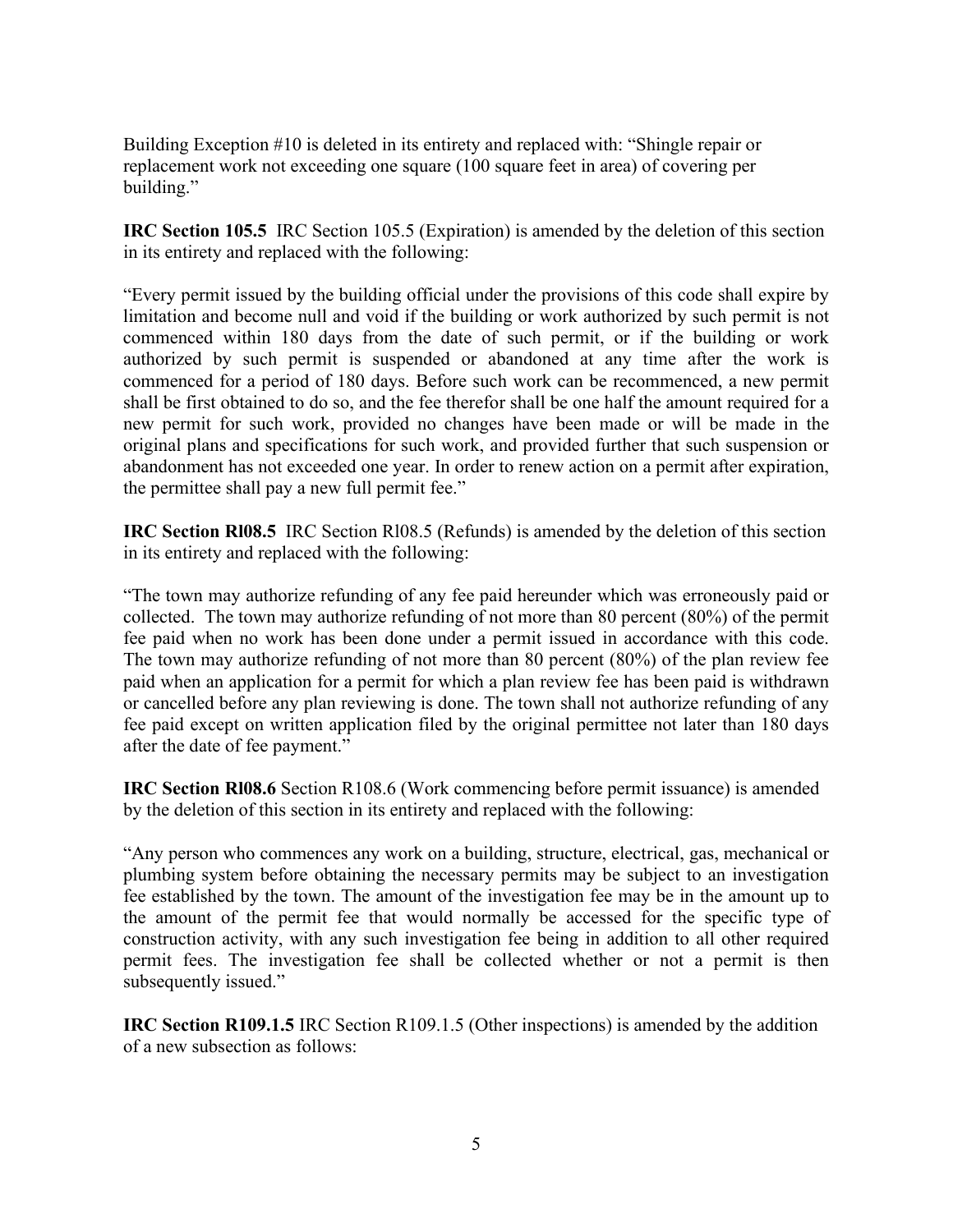"R109.1.5.2 Insulation Inspection of the structure shall be made following installation of the wall, ceiling and floor insulation and exterior windows and before wall coverings are installed."

I**RC Section R110.4** IRC Section R110.4 (Temporary occupancy) is amended by the deletion of the words "building official" in the first and second sentence and replaced with 'Town".

**IRC Section R112.1** IRC Section R1l2.1 (General) is amended by the deletion of the last three sentences and replaced with the following:

"The members of the Board of Appeals shall be comprised of the members of the Town Council."

**IRC Section R112.3** IRC Section R112.3 (Qualifications) is amended by the deletion of this section in its entirety.

**IRC Section R113.2** IRC Section R1l3.2 (Notice of Violation) is amended by the addition of "Notice of Violations shall be delivered in accordance with section 107 of the IPMC" after the last paragraph.

**IRC Section R202** IRC Section R202 (Definitions) is amended by addition of the following:

"Sleeping Room' (Bedroom) is any enclosed habitable space within a dwelling unit, which complies with the minimum room dimension requirements of IRC Sections R304 and R305 and contains a closet, an area that is useable as a closet, or an area that is readily convertible for use as a closet. Living rooms, family rooms and other similar habitable areas that are so situated and designed so as to clearly indicate these intended uses, shall not be interpreted as sleeping rooms."

**IRC Table R301.2 (1)** IRC Table R301.2 (1) is filled to provide the following:

| Climatic and Geographic Design Criteria |             |                    |         |                        |        |                       |        |                      |        |                 |      |
|-----------------------------------------|-------------|--------------------|---------|------------------------|--------|-----------------------|--------|----------------------|--------|-----------------|------|
|                                         |             |                    | Seismic |                        |        |                       |        |                      | Flood  |                 |      |
| Ground                                  | Wind Design |                    | Design  | Subject to Damage From |        |                       | Winter | Ice barrier          | Hazard | Air             | Mean |
| Snow                                    |             |                    | Categor |                        |        |                       |        | Design   Underlaymen |        | Freezing Annual |      |
| Load                                    |             | Speed   Topographi | y       | Weatherin              | Frost  | Termite               | Temp   | t Required           |        | Index           | Temp |
|                                         | $\rm V)$    | c                  |         | g                      | Line   |                       | Deg. F |                      |        |                 |      |
|                                         |             | effects            |         |                        |        |                       |        |                      |        |                 |      |
|                                         |             |                    |         |                        |        |                       |        |                      |        |                 |      |
| 30psf                                   | 115         | No                 | B       | Severe                 | 30 in. | Slight to<br>Moderate |        | <b>YES</b>           | 26713  | 1000            | 43F  |

Table R301.2 (1) Climatic and Geographic Design Criteria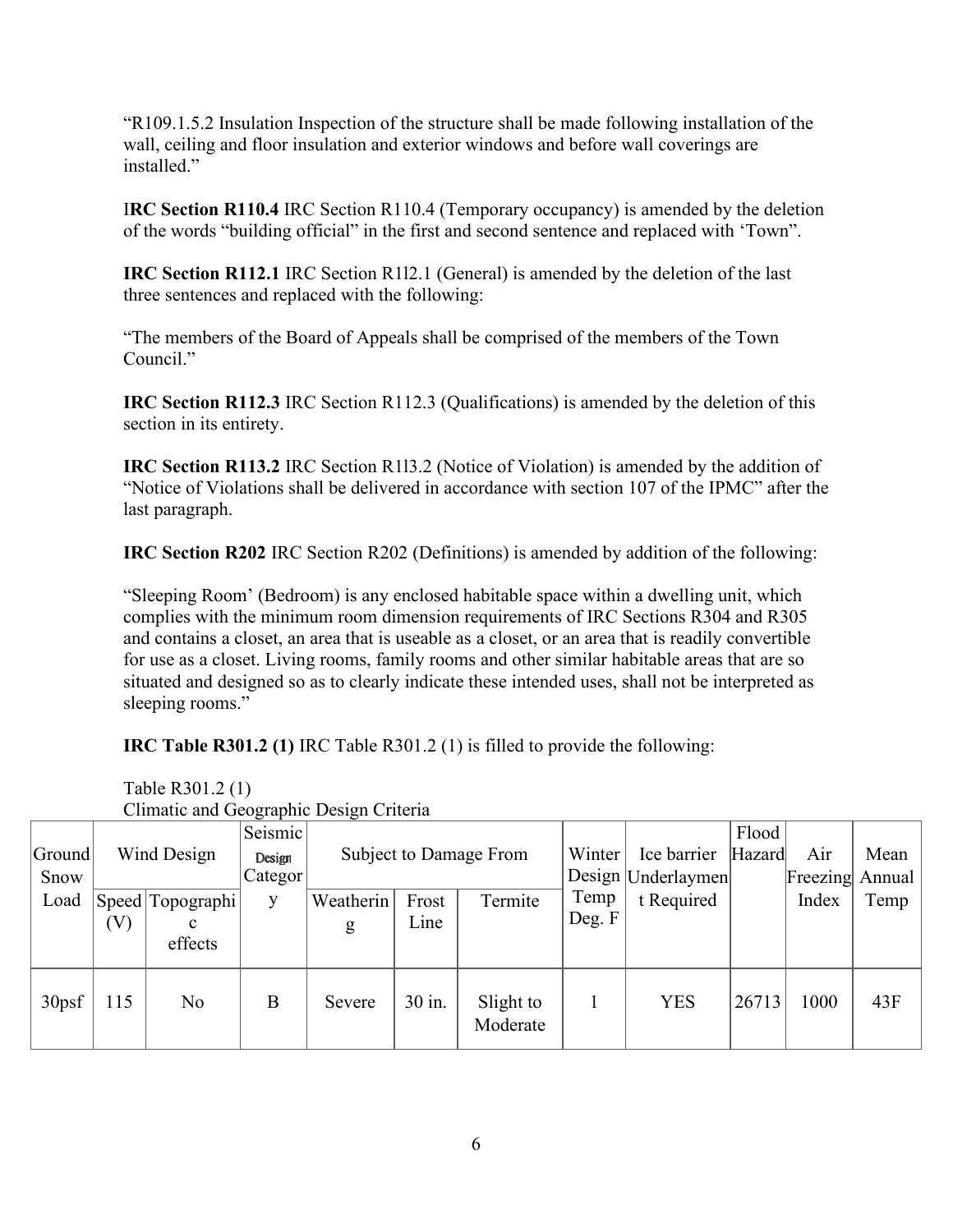**IRC Section R302.13** IRC Section R302.13 (Fire Protection of Floors) is amended by deleting the section in its entirety.

**IRC Section R303.4** IRC Section R303.4 (Mechanical Ventilation) is amended by replacing "5 air changes per hour" with "7 air changes per hour" and replacing the words "in accordance with section N1102.4.1.2" with "in accordance with section 402.4.1.2 of the International Energy Conservation Code 2012 Edition."

**IRC Section R309.5** IRC Section R309.5 (Fire sprinklers) is amended by the deletion of this section in its entirety.

**IRC Section R310.1** IRC Section R310.1 (Emergency escape and rescue opening required) is amended by adding the following after the first paragraph:

"All windows located in basements, habitable attics and sleeping rooms shall meet all the requirements of section R310.1 through R310.2.5."

Exception #2 is amended by the deletion of the exception and its conditions.

**IRC Section R310.2.3** IRC Section R310.2.3 (Window wells) is amended by the addition of the following;

"All windows in basements shall be an escape and rescue window, if requiring a window well pursuant to the International Residential Code shall comply with the dimension requirements set forth in this section."

**IRC Section R310.2.3.1** IRC Section R310.2.3.1 (Ladder and steps) is amended by the addition of the following exception to read as follows:

"Exception: Only one window well ladder shall be required in an unfinished basement."

**IRC Section R312.1** IRC Section R312.1.1 (Guards required) is amended by the addition of the following after the existing paragraph in that section as follows:

"All area wells, stair wells, window wells and light wells attached to any building that are located less than 36 inches (914 mm) from the nearest intended walking surface and deeper than 30 inches (762 mm) below the surrounding ground level, creating an opening greater than 24 inches (610 mm) measured perpendicular from the building, shall be protected with guardrails conforming to this section around the entire opening, or be provided with an equivalent barrier.

Exceptions:

The access side of stairways need not be protected.

Area and window wells provided for emergency escape and rescue windows may be protected with approved grates or covers that comply with Section R310.4 of this code.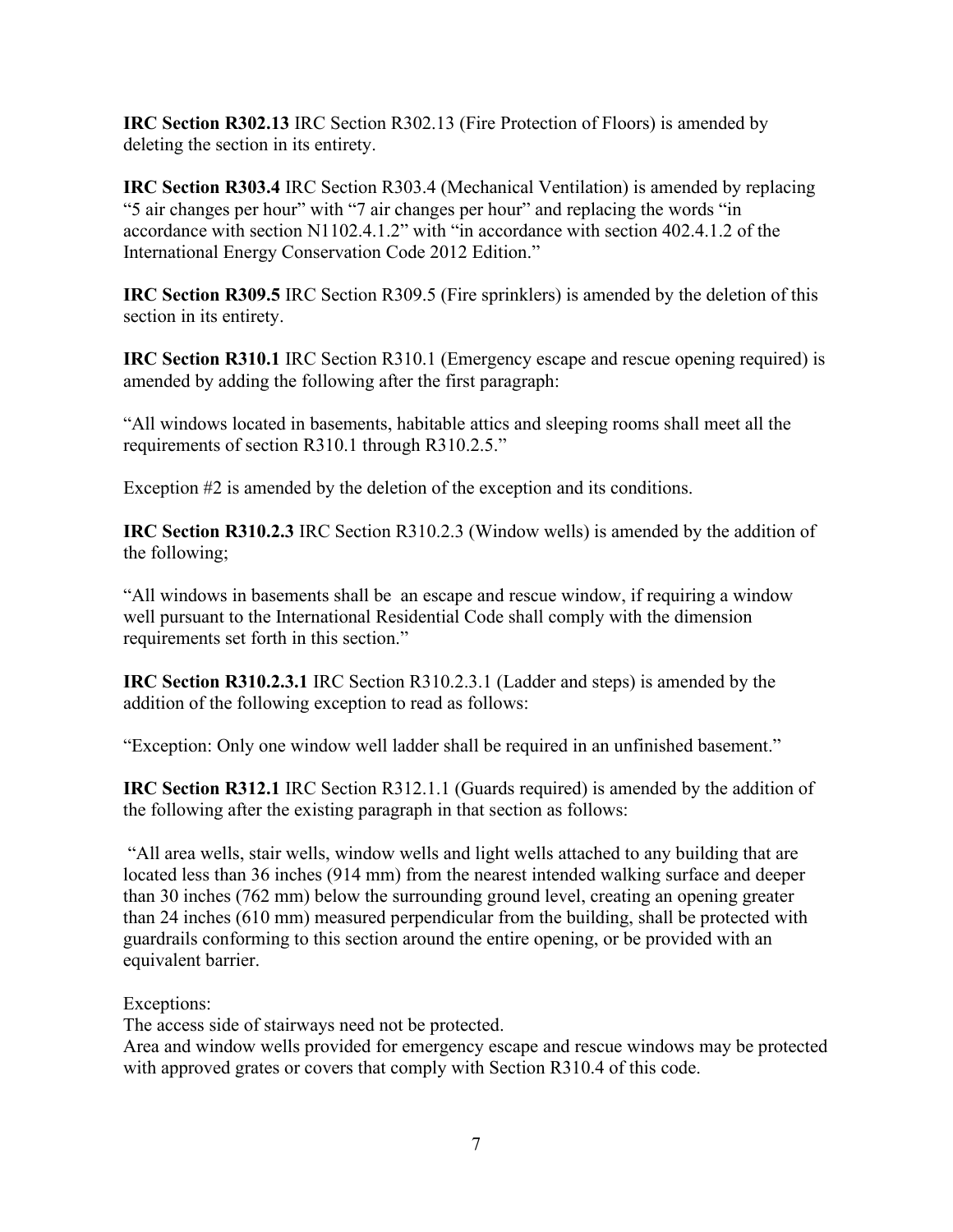Covers and grates may be used over stairways and other openings used exclusively for service access or for admitting light or ventilation."

**IRC Section R313.1** IRC Section R313.1 (Automatic Fire Sprinkler Systems) is amended by the deletion of this section in its entirety.

**IRC Section 315.3** IRC Section 315.3 (Location) is amended by deleting the first sentence and replacing it with the following:

"Carbon monoxide detection shall be installed in dwelling units within 15 feet of each separate sleeping area and on each level."

**IRC Section R401.2** IRC Section R401.2 (Requirements) is amended by the addition of the following after the first paragraph:

"Foundations shall be designed, and the construction drawings stamped by a Colorado registered design professional. The foundation design must be based on an engineer's soils report. The drawings must be noted with the engineering firm name, specific location for design and soils report number. A site certification prepared by State of Colorado registered design professional is required for setback verification on all new Group R Division 3 occupancies."

**IRC Section R405.1** IRC Section R405.1 (Concrete or masonry foundations) is amended with the addition of the following after the first sentence:

"All foundation drains shall be designed and inspected by a State of Colorado registered design professional."

**IRC Chapter 11** IRC Chapter 11 (Energy Efficiency) is amended by the deletion of this chapter in its entirety and replaced with the 2012 International Energy Conservation Code.

**IRC Section G2415.12** IRC Section G2415.12 (Minimum burial depth) is amended by the addition of the following:

"All plastic fuel gas piping shall be installed a minimum of 18 inches (457 mm) below grade."

**IRC Section G2415.12.1** IRC Section G2415.12.1 (Individual outdoor appliances) is amended by the deletion of this section in its entirety.

**IRC Section G2417.4.1** IRC Section G2417.4.1 (Test pressure) is amended by replacing 3 psig with 10 psig.

**IRC Section P2503.5.1** IRC Section P2503.5.1 (Rough plumbing) is amended by the deletion of the first sentence and replaced with "DWV systems shall be tested on completion of the rough piping installation by water or air without evidence of leakage."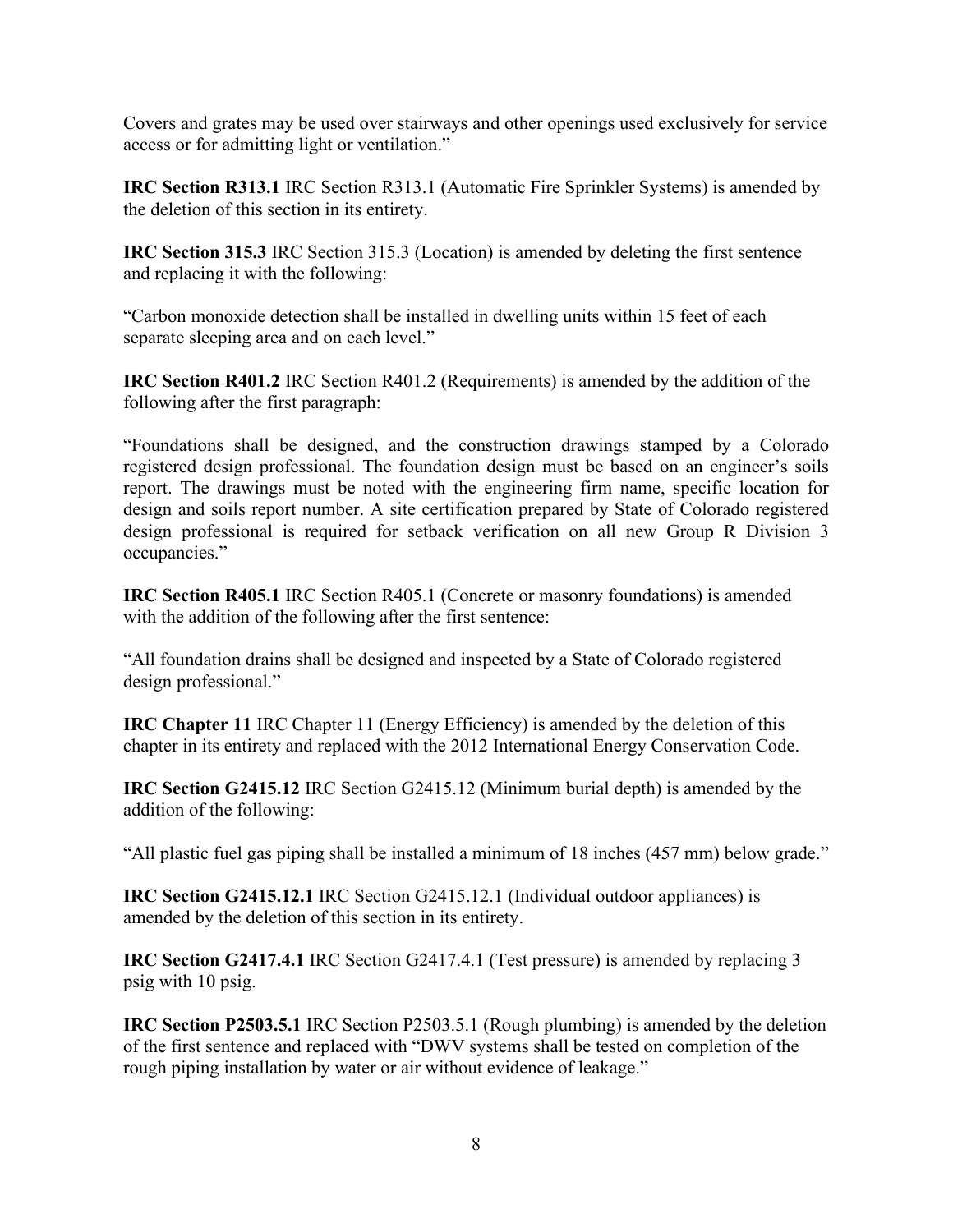**IRC Section P2603.5.1** IRC Section P2603.5.1 (Sewer depth) is amended by filling in both areas where indicated to read "12 inches (305 mm)".

**IRC Section P3103.1.1** IRC Section P3103.1.1 (Roof extension) is amended by replacing "6 inches" with "12 inches".

## **Section 4. International Mechanical Code**

The International Mechanical Code, 2018 Edition as published by the International Code Council, 4051 West Flossmoor Road, Country Club Hills, IL 60478, Chapters 1 through 15 inclusive, is hereby adopted by reference as the Town of Garden City Mechanical Code as if fully set out in this ordinance with the additions, deletions, insertions and changes as follows:

**IMC Section 101.1** IMC Section 101.1 (Title) is amended by the addition of the term "Town of Garden City" where indicated.

## **Section 5. International Fuel Gas Code**

The International Fuel Gas Code, 2018 Edition as published by the International Code Council, 4051 West Flossmoor Road, Country Club Hills, IL 60478, Chapters 1 through 8 inclusive, is hereby adopted by reference as the Town of Garden City Fuel Gas Code as if fully set out in this ordinance with the additions, deletions, insertions and changes as follows:

**IFGC Section 101.1** IFGC Section 101.1 (Title) is amended by the addition of the term "Town of Garden City" where indicated.

**IFGC Section 404.12** IFGC Section 404.12 (Minimum burial depth) is amended by the addition of the following:

"All plastic fuel gas piping shall be installed a minimum of 18 inches (457 mm) below grade."

**IFGC Section 406.4.1** IFGC Section 406.4.1 (Test pressure) is amended by replacing "3 psig" with "10 psig".

### **Section 6. International Plumbing Code**

The International Plumbing Code, 2018 Edition as published by the International Code Council, 4051 West Flossmoor Road, Country Club Hills, IL 60478, Chapters 1 through 13 inclusive, is hereby adopted by reference as the Town of Garden City Plumbing Code as if fully set out in this ordinance with the additions, deletions, insertions and changes as follows:

**IPC Section 101.1** IPC Section 101.1 (Title) is amended by the addition of the term "Town of Garden City" where indicated.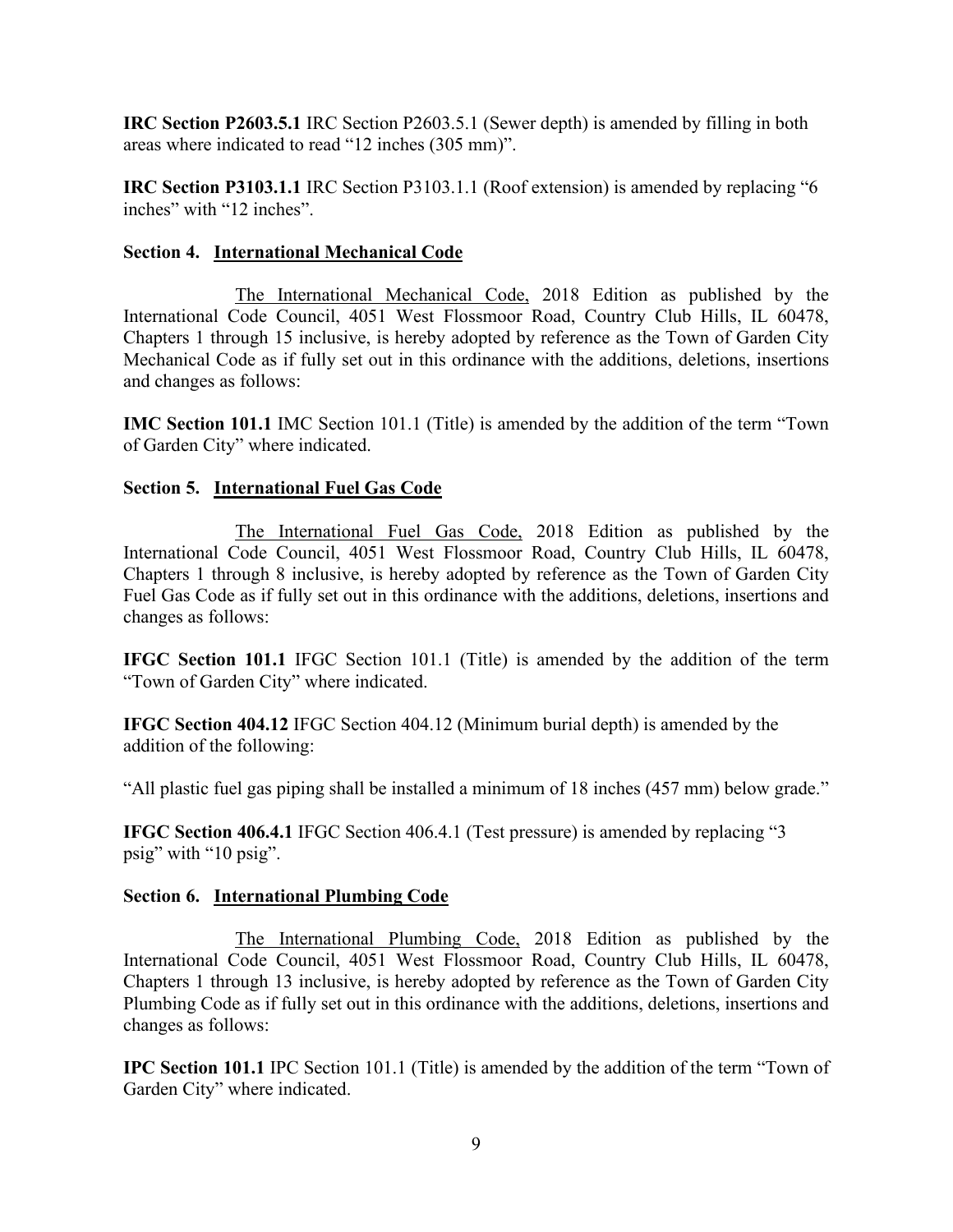**IPC Section 305.4.1** IPC Section 305.4.1 (Sewer depth) is amended by filling in both areas where indicated to read "12 inches (305 mm)".

**IPC Section 312.3** IPC Section 312.3 (Drainage and vent air test) is amended by the deletion of the first sentence.

**IPC Section 903.1** IPC Section 903.1 (Roof extension) is amended by inserting the number "12" (152.4 mm) where indicated in the second sentence.

# **Section 7. International Energy Conservation Code**

The International Energy Conservation Code, 2012 Edition as published by the International Code Council, 4051 West Flossmoor Road, Country Club Hills, IL 60478, Chapters 1 through 5 inclusive, is hereby adopted by reference as the Town of Garden City Energy Conservation Code as if fully set out in this ordinance with the additions, deletions, insertions and changes as follows:

**IECC Section C101.1** IECC Section C101.1 (Title) is amended by the addition of the term "Town of Garden City" where indicated.

**IECC Section 101.5.1** IECC Section 101.5.1 (Low energy buildings) is amended by adding Exception #3 that reads as follows: "Commercial structures that lack one or more of the basic amenities or utilities required for year-round occupancy or use such as a permanent heating system, insulation, and/or year-round usable plumbing."

**IECC Section C109.1** IECC Section 109.1 (General) is amended by the deletion of the last three sentences and replaced with the following:

"The members of the Board of Appeals shall be comprised of the members of the Town Council."

**IECC Section C109.3** IECC Section 109.3 (Qualifications) is amended by the deletion of this section in its entirety.

**IECC Section R402.4.1.2** IECC Section R402.4.1.2 (Testing) is amended by the deletion of this section in its entirety.

## **Section 8. International Property Maintenance Code**

The International Property Maintenance Code, 2018 Edition as published by the International Code Council, 4051 West Flossmoor Road, Country Club Hills, IL 60478, Chapters 1 through 8 inclusive, is hereby adopted by reference as the Town of Garden City Property Maintenance Code as if fully set out in this ordinance with the additions, deletions, insertions and changes as follows: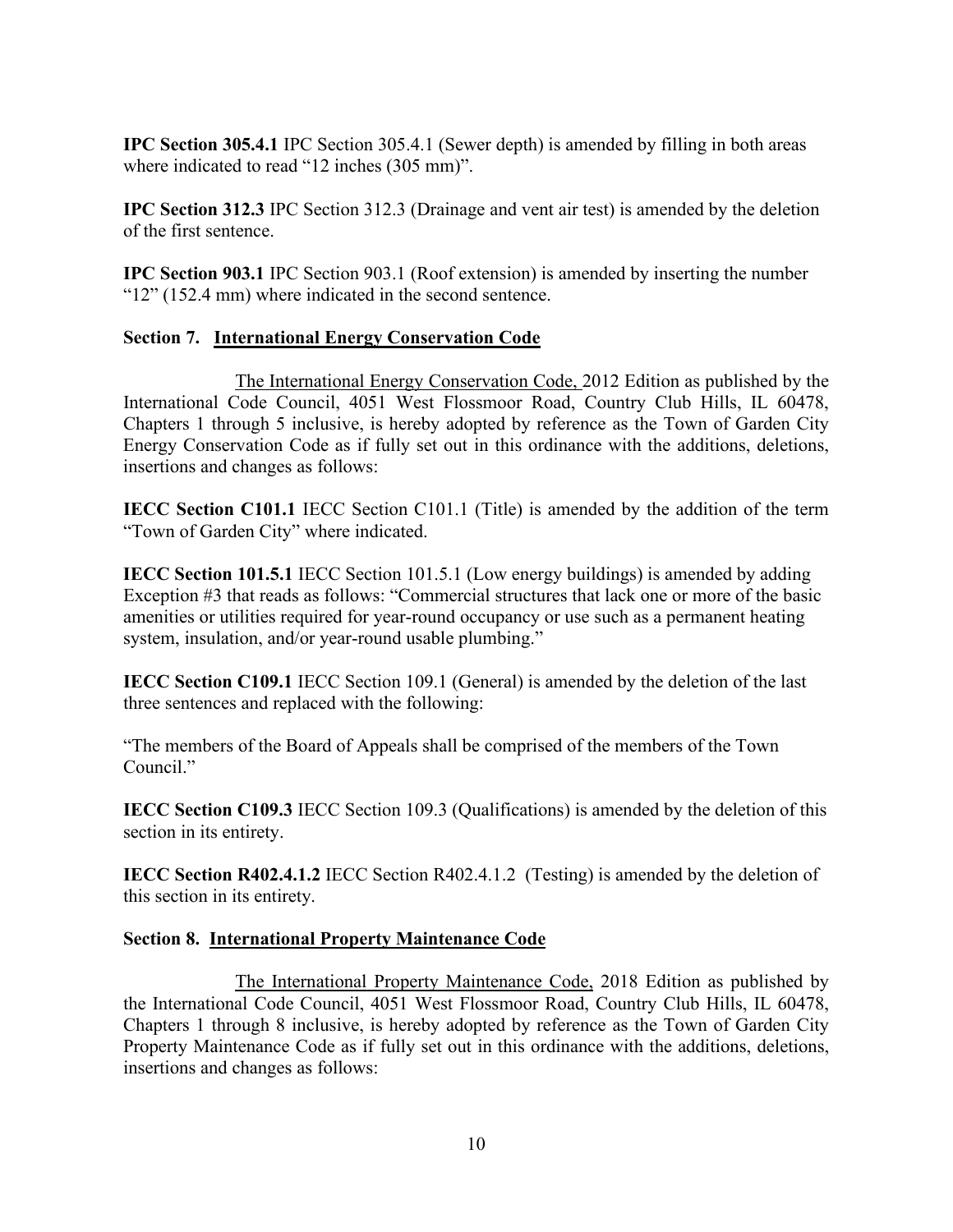**IPMC Section 101.1** IPMC Section 101.1 (Title) is amended by the addition of the term "Town of Garden City" where indicated.

**IPMC Section 102.3** IPMC Section 102.3 (Application of Other Codes) is amended by the deletion of the section and is replaced with the following:

"Repairs, additions or alterations to a structure, or changes of occupancy, shall be done in accordance with the procedures and provisions of the current adopted building and zoning codes."

**IPMC Section 103.5** IPMC Section 103.5 (Fees) is amended by the deletion of the section and is replaced with the following:

"Costs incurred in the performance of work shall be paid by the jurisdiction. The legal counsel of the jurisdiction shall institute appropriate action against the owner of the premises or owner's authorized agent where the unsafe structure is or was located for the recovery of such costs."

**IPMC Section 111.2** IPMC Section 111.2 (Membership of board) is amended by the deletion this section in its entirety and replaced with the following:

"The members of the Board of Appeals shall be comprised of the members of the Town Council."

**IPMC Section 111.2.1** IPMC Section 111.2.1 (Alternate Members) is amended by the deletion of this section in its entirety.

**IPMC Section 111.2.2** IPMC Section 111.2.2 (Chairman) is amended by the deletion of this section in its entirety.

**IPMC Section 111.2.3** IPMC Section 111.2.3 (Disqualification of member) is amended by the deletion of this section in its entirety.

**IPMC Section 111.2.4** IPMC Section 111.2.4 (Secretary) is amended by the deletion of this section in its entirety.

**IPMC Section 111.2.5** IPMC Section 111.2.5 (Compensation of members) is amended by the deletion of this section in its entirety.

**IPMC Section 111.3** IPMC Section 111.3 (Notice of Meeting) is amended by the deletion of this section in its entirety.

**IPMC Section 111.4** IPMC Section 111.4 (Open Hearing) is amended by the deletion of this section in its entirety.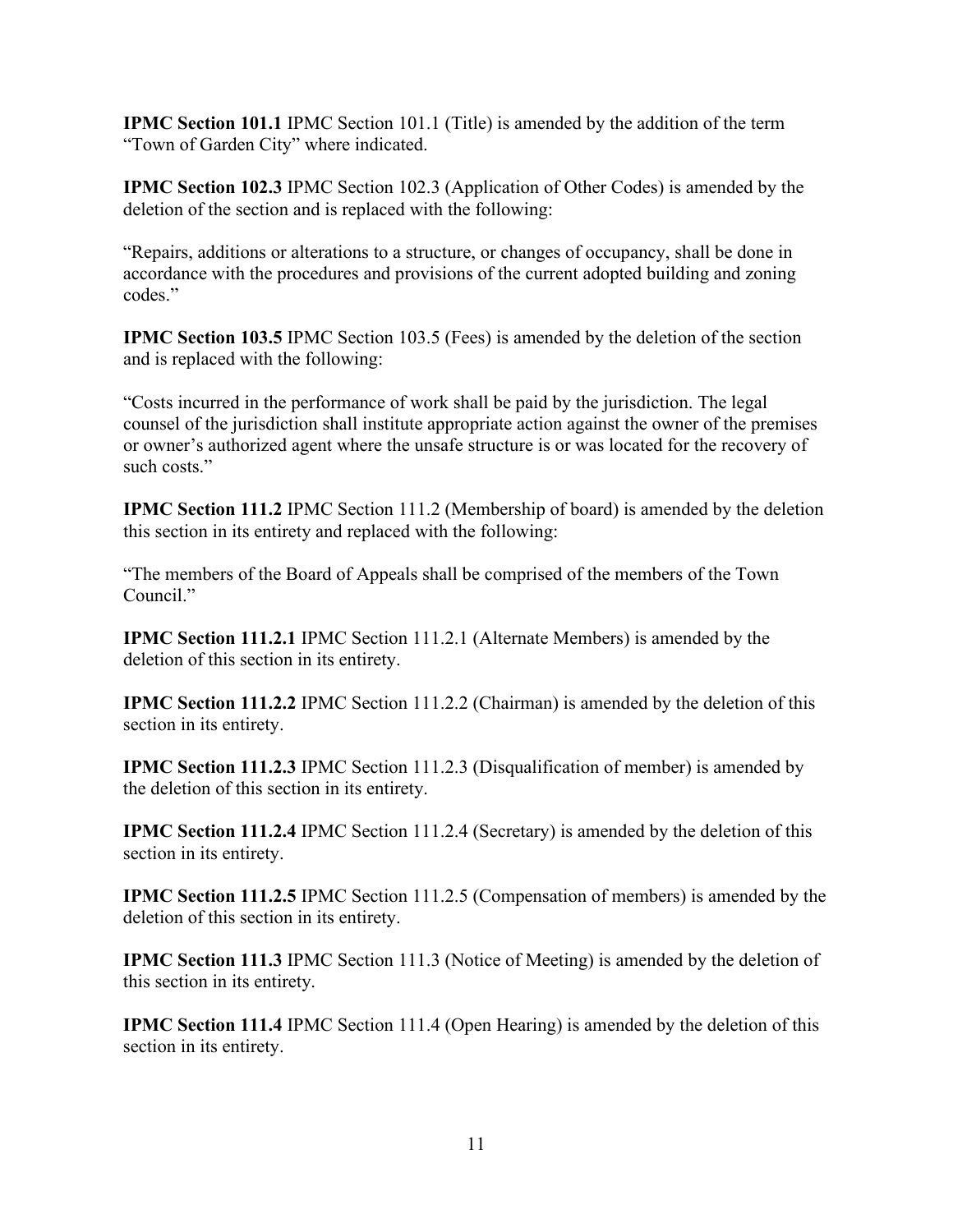**IPMC Section 302.3** IPMC Section 302.3 (Sidewalks and Driveways) is amended by the deletion of this section in its entirety.

**IPMC Section 302.4** IPMC Section 302.4 (Weeds) is amended by the deletion of this section in its entirety.

**IPMC Section 302.8** IPMC Section 302.8 (Motor Vehicles) is amended by the deletion of this section in its entirety.

**IPMC Section 304.14** IPMC Section 304.14 (Insect Screens) is amended by the deletion of this section in its entirety.

**IPMC Section 308** IPMC Section 308 (Rubbish and Garbage) is amended by the deletion of this section in its entirety.

**IPMC Section 309** IPMC Section 309 (Pest Elimination) is amended by the deletion of this section in its entirety.

**IPMC Section 604.2** IPMC Section 604.2 (Service) is amended by replacing "NFPA 70" with "Electrical Code adopted by the State of Colorado."

## **Section 9. International Existing Building Code**

The International Existing Building Code, 2018 Edition as published by the International Code Council, 4051 West Flossmoor Road, Country Club Hills, IL 60478, Chapters 1 through 16 inclusive, is hereby adopted by reference as the Town of Garden City Existing Building Code as if fully set out in this ordinance with the additions, deletions, insertions and changes as follows:

**International Existing Building Code** is amended by replacing all references to "International Fire Code" with "Adopted Fire Code".

**IEBC Section 101.1 IEBC Section 101.1 (Title) is amended by the addition of the term** "Town of Garden City" where indicated.

**IEBC Section 1401.2** IEBC Section 1401.2 **(**Conformance) is amended by the deletion of this section in its entirety and replacing it with the following:

"Structures moved into or within the jurisdiction shall comply with the provision of this code for new structures."

### **Section 10. International Swimming Pool and Spa Code**

The International Swimming Pool and Spa Code. 2018 Edition as published by the International Code Council, 4051 West Flossmoor Road, Country Club Hills, IL 60478, Chapters 1 through 11 inclusive, is hereby adopted by reference as the Town of Garden City